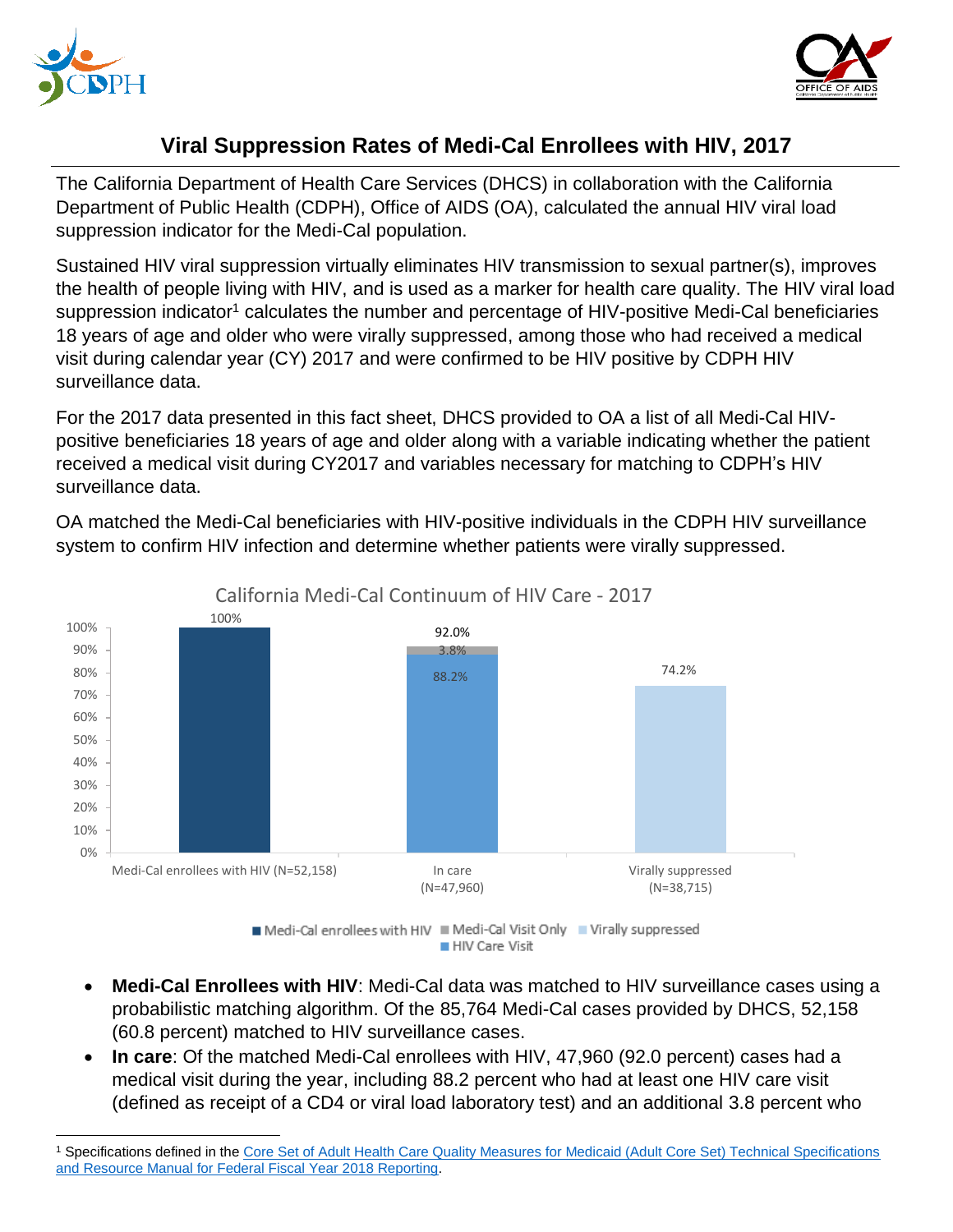only had evidence of a Medi-Cal visit (i.e., a Medi-Cal visit but no CD4 or viral load laboratory tests).

 **Virally suppressed**: Of the matched Medi-Cal enrollees with HIV, 38,715 were virally suppressed as determined by laboratory data indicating an HIV viral load of ≤ 200 copies/ml. This represents 74.2 percent of Medi-Cal enrollees with HIV, and 80.7 percent of the Medi-Cal enrollees receiving care.

In 2017, of all adult Californians (18 years of age and older) living with HIV captured in HIV surveillance data, 74 percent were in HIV care and 63 percent achieved viral suppression. Among adult Californians living with HIV who were not enrolled in Medi-Cal, only 64 percent were in HIV care and 57 percent achieved viral suppression. Compared to adult persons living with HIV not enrolled in Medi-Cal, Medi-Cal enrollees with HIV were more likely to have received a medical visit and more likely to have achieved viral suppression, emphasizing the importance of continued access to quality health care for people living with HIV.

## **Medi-Cal Viral Suppression Rates by Race<sup>2</sup>**

Of the 52,158 matched Medi-Cal enrollees with HIV, 0.3 percent were American Indian/Alaska Native, 3.4 percent Asian<sup>3</sup>, 23.3 percent Black/African American, 37.1 percent Hispanic/Latinx, 0.2 percent Native Hawaiian/Pacific Islander, 31.5 percent White, and 4.1 percent multiple races.



Medi-Cal enrollees with HIV Medi-Cal Visit Only Virally suppressed HIV Care Visit

The percentage of Medi-Cal enrollees with HIV who were in care during CY2017 was similar among all racial/ethnic groups examined, ranging from 90 to 93 percent. In contrast, viral suppression rates varied, with Black/African American and multiracial Medi-Cal enrollees having the lowest viral suppression at 69.8 percent and 71.7 percent respectively. Asians had the highest viral suppression at 81.7 percent followed by Native Hawaiian/Pacific Islanders, American Indian/Alaska Natives,

 $\overline{a}$ <sup>2</sup> As reported in HIV surveillance data. There were 49 persons diagnosed and living with HIV in California with an unknown race/ ethnicity who are not included in the graph.

<sup>&</sup>lt;sup>3</sup> Until 2003, Asian/Native Hawaiian/Pacific Islander was classified as a single category; therefore persons with race/ethnicity data only available prior to 2003 are classified as Asian because they cannot be disaggregated.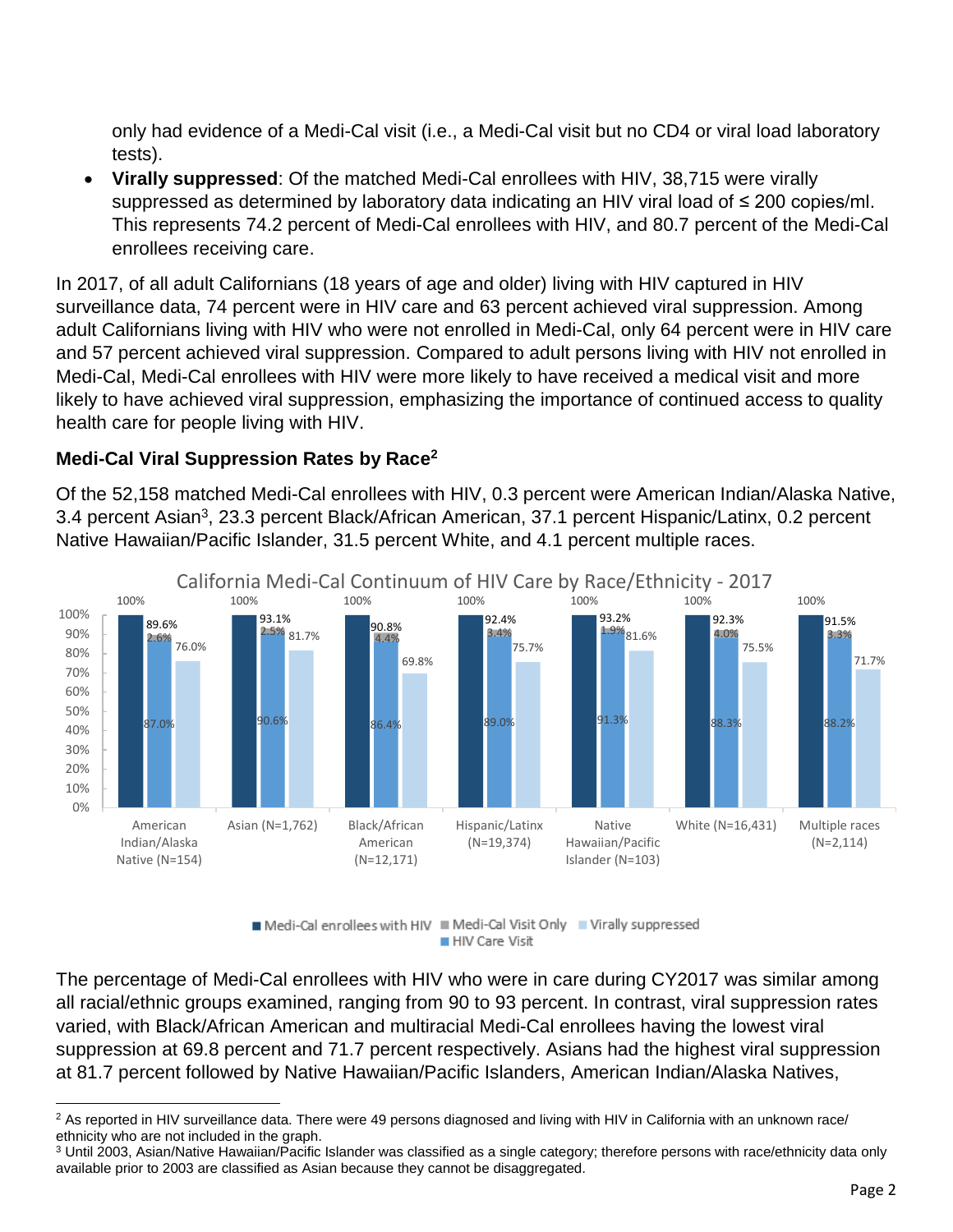Hispanic/Latinxs, and Whites (81.6 percent, 76.0 percent, 75.7 percent, and 75.5 percent respectively).

For comparison statewide, American Indian/Alaska Natives, Black/African Americans, and Hispanic/Latinxs had the lowest levels of engagement in care in 2017 (67-71 percent) and were less likely than Native Hawaiian/Pacific Islanders, Whites, and Asians to be virally suppressed (55 percent, 56 percent, and 61 percent respectively, compared to 63 percent for Native Hawaiian/Pacific Islanders, 68 percent for Whites, and 70 percent for Asians).

Among adult Californians living with HIV not enrolled in Medi-Cal, engagement in care was significantly lower among all racial/ethnic groups, especially American Indian/Alaska Natives, Black/African Americans, and Hispanic/Latinxs (53-59 percent). Viral suppression ranged from 41 percent to 65 percent with the exception of multiracial persons, who achieved 72 percent viral suppression. American Indian/Alaska Natives, Black/African Americans, Native Hawaiian/Pacific Islanders, and Hispanic/Latinxs were less likely than Asians and Whites to be virally suppressed (41 percent, 44 percent, 51 percent, and 52 percent respectively, compared to 64 percent for Asians and 65 percent for Whites).

## **Medi-Cal Viral Suppression Rates by Gender<sup>4</sup>**

The majority of the 52,158 matched Medi-Cal enrollees with HIV were cisgender men (80.8 percent). Retention in care among the gender groups ranged from 88.2 percent to 92.4 percent. Cisgender men achieved a higher viral suppression (74.6 percent) followed by transgender women, cisgender women, and transgender men (73.6 percent, 72.7 percent, and 61.8 percent respectively).



## California Medi-Cal Continuum of HIV Care by Gender - 2017

Medi-Cal enrollees with HIV Medi-Cal Visit Only Virally suppressed HIV Care Visit

The statewide viral suppression rate is lower than that of Medi-Cal enrollees. In 2017, adult transgender men and cisgender men had higher viral suppression (66 percent and 64 percent

 $\overline{\phantom{a}}$ <sup>4</sup> As reported in HIV surveillance data. Gender was determined as of the last day of the calendar year. Persons were classified as transgender if a case report form affirming their transgender status was present in HIV surveillance data.